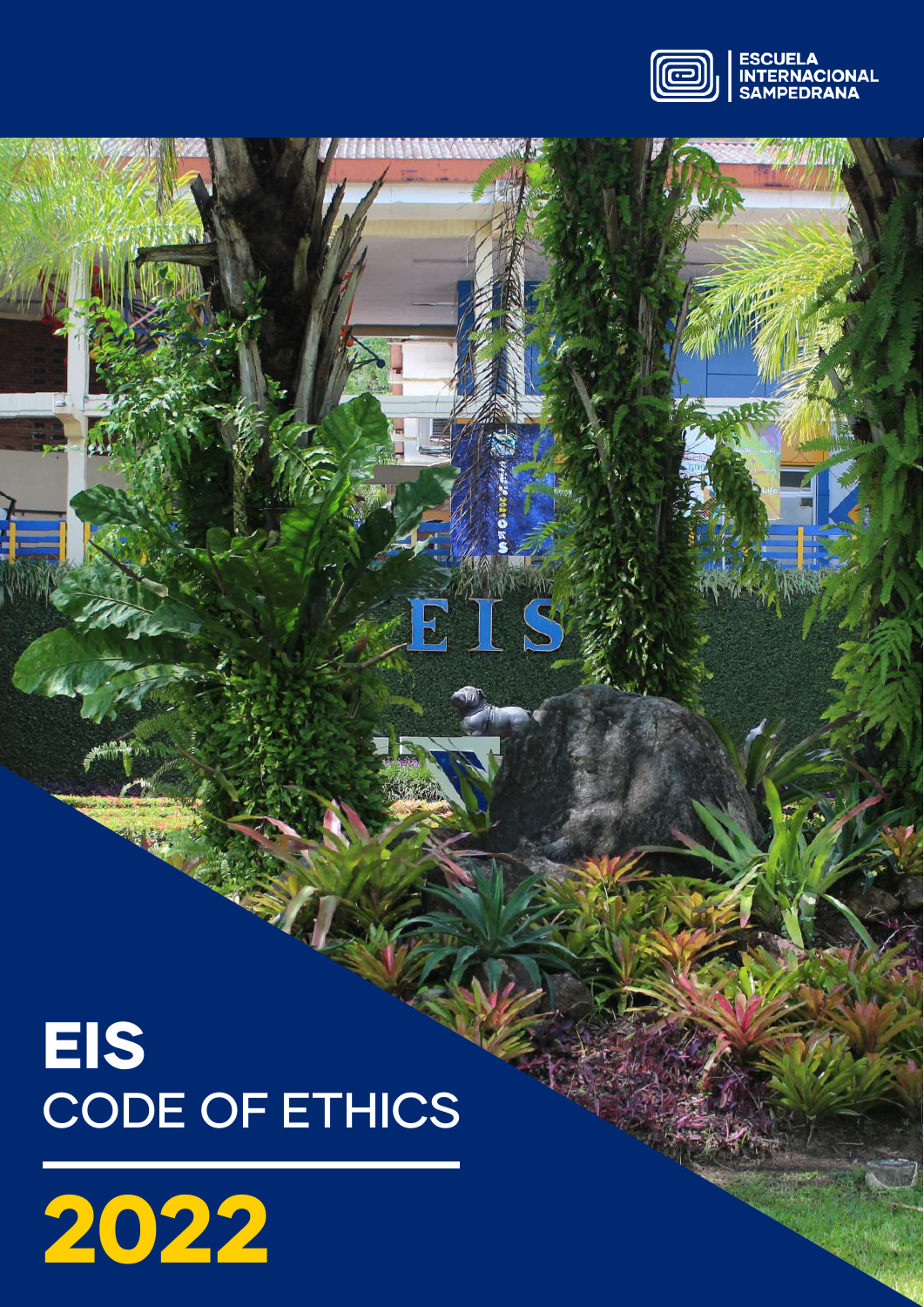# STRATEGY 5: THE IDENTITY **STRATEGY**

EIS will have a clear, shared sense of identity and purpose expressed through a set of concise, compelling Guiding Statements.

### **1. Create a Code of Ethics for all Stakeholders**

**Objective:** establish a code of ethics that provides principles of conduct and ethical standards for all stakeholders. Completion Date: January 2022.

Narrative: Ethics plays an intrinsic role in educational practice around the world (Crawford, 2017) and EIS participated with a research team represented by students, directors, board members, child-protection officer, and teachers to investigate studies about the topic of ethics and school practices (Shapira-Lishchinsky 2020; McGlothlin & Miller, 2008; Yu & Durrington, 2006). The information gathered supported the EIS School Code of Ethics document.

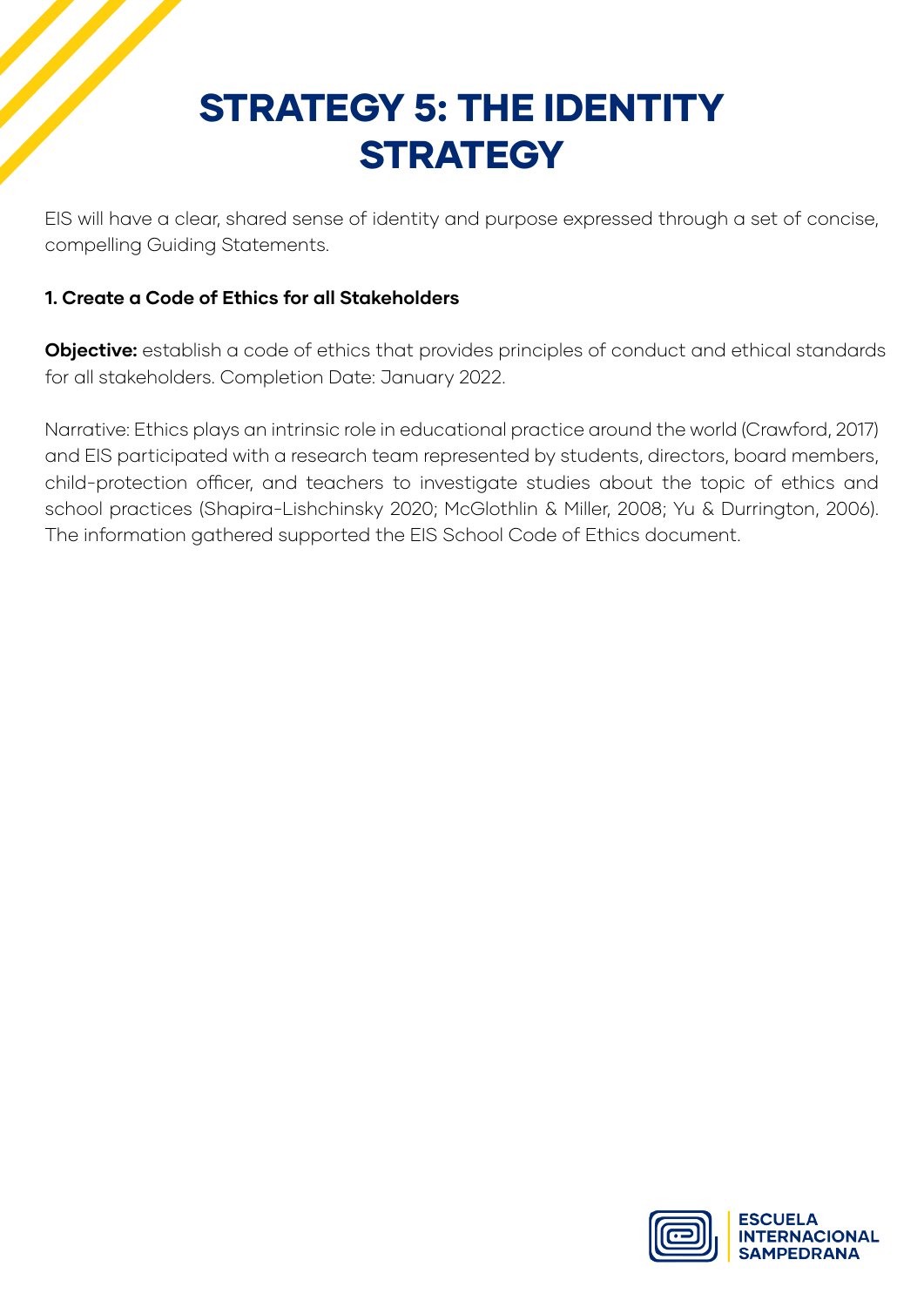# OUR GUIDE

|                                             | <b>Parents</b>                                                                                                                                                                    | <b>Teachers</b>                                                                                                                                                                                                                                                          | <b>Students</b>                                                                                                                                                                 | <b>Board Members</b>                                                                                                                                                          |
|---------------------------------------------|-----------------------------------------------------------------------------------------------------------------------------------------------------------------------------------|--------------------------------------------------------------------------------------------------------------------------------------------------------------------------------------------------------------------------------------------------------------------------|---------------------------------------------------------------------------------------------------------------------------------------------------------------------------------|-------------------------------------------------------------------------------------------------------------------------------------------------------------------------------|
| <b>Theme</b>                                | I will                                                                                                                                                                            | I will                                                                                                                                                                                                                                                                   | I will                                                                                                                                                                          | I will                                                                                                                                                                        |
| <b>Integrity</b>                            | .conduct myself with<br>honesty and decency.<br>.act with moral courage<br>and stay true to the<br>mission and vision of<br>the school.                                           | conduct myself with<br>honesty and decency.<br>act with moral courage<br>and stay true to the<br>mission and vision of<br>the school.                                                                                                                                    | .conduct myself with<br>honesty and decency.<br>.act with moral courage<br>and stay true to the<br>mission and vision of<br>the school.<br>reflect on my actions                | .conduct myself with<br>honesty and decency.<br>act with moral courage<br>and stay true to the<br>mission and vision of<br>the school.                                        |
| <b>Respect</b>                              | Respect/Respeto<br>.respect all EIS<br>community members.<br>encourage my children<br>to respect all EIS<br>community members.                                                    | respect all EIS<br>community members.                                                                                                                                                                                                                                    | respect all EIS<br>community members.<br>respect school<br>property.                                                                                                            | respect all EIS<br>community members.                                                                                                                                         |
| <b>Discipline</b>                           | consistently follow all<br>school policies.<br>teach my children to<br>follow all school policies.                                                                                | consistently follow all<br>school policies.                                                                                                                                                                                                                              | consistently follow all<br>school policies.<br>follow teachers'<br>instructions and<br>expectations<br>work to achieve my<br>own learning goals.                                | consistently follow all<br>school policies.                                                                                                                                   |
| <b>Tolerance and</b><br>Open-<br>mindedness | .respect people with<br>beliefs and practices<br>different from my own.<br>listen to others' ideas<br>and opinions and<br>consider that I may<br>change my own<br>perspective.    | respect people with<br>beliefs and practices<br>different from my own.<br>listen to others' ideas<br>and opinions and<br>consider that I may<br>change my own<br>perspective.                                                                                            | respect people with<br>beliefs and practices<br>different from my own.<br>listen to others' ideas<br>and opinions and<br>consider that I may<br>change my own<br>perspective.   | respect people with<br>beliefs and practices<br>different from my own.<br>listen to others' ideas<br>and opinions and<br>consider that I may<br>change my own<br>perspective. |
| <b>Collaboration</b>                        | work in partnership<br>with the school for the<br>well-being of my child.                                                                                                         | .work in partnership with<br>families and colleagues<br>for the learning and<br>well-being of our<br>students.                                                                                                                                                           | .work in partnership<br>with other students and<br>teachers for my own<br>learning and well-being<br>of myself and other<br>students.                                           | .work in partnership<br>with other board<br>members and school<br>administration for the<br>learning and well-being<br>of our students.                                       |
| <b>Responsibility</b>                       | follow all the guidelines<br>given by the school to<br>support my child's<br>education.<br>accept the positive or<br>negative outcomes of<br>my actions and those of<br>my child. | create a safe and<br>optimum learning<br>environment for each<br>student<br>implement our school<br>learning principles and<br>practices to ensure<br>enduring learning for all<br>of our students<br>will accept the positive<br>or negative outcomes of<br>my actions. | be proactive and<br>responsible for my own<br>learning<br>accept the positive or<br>negative outcomes of<br>my actions.<br>have self control<br>perform my tasks<br>effectively | make decisions in the<br>best interest of the<br>school and the school<br>community<br>accept the positive or<br>negative outcomes of<br>my actions.                          |



ESCUELA<br>INTERNACIONAL<br>SAMPEDRANA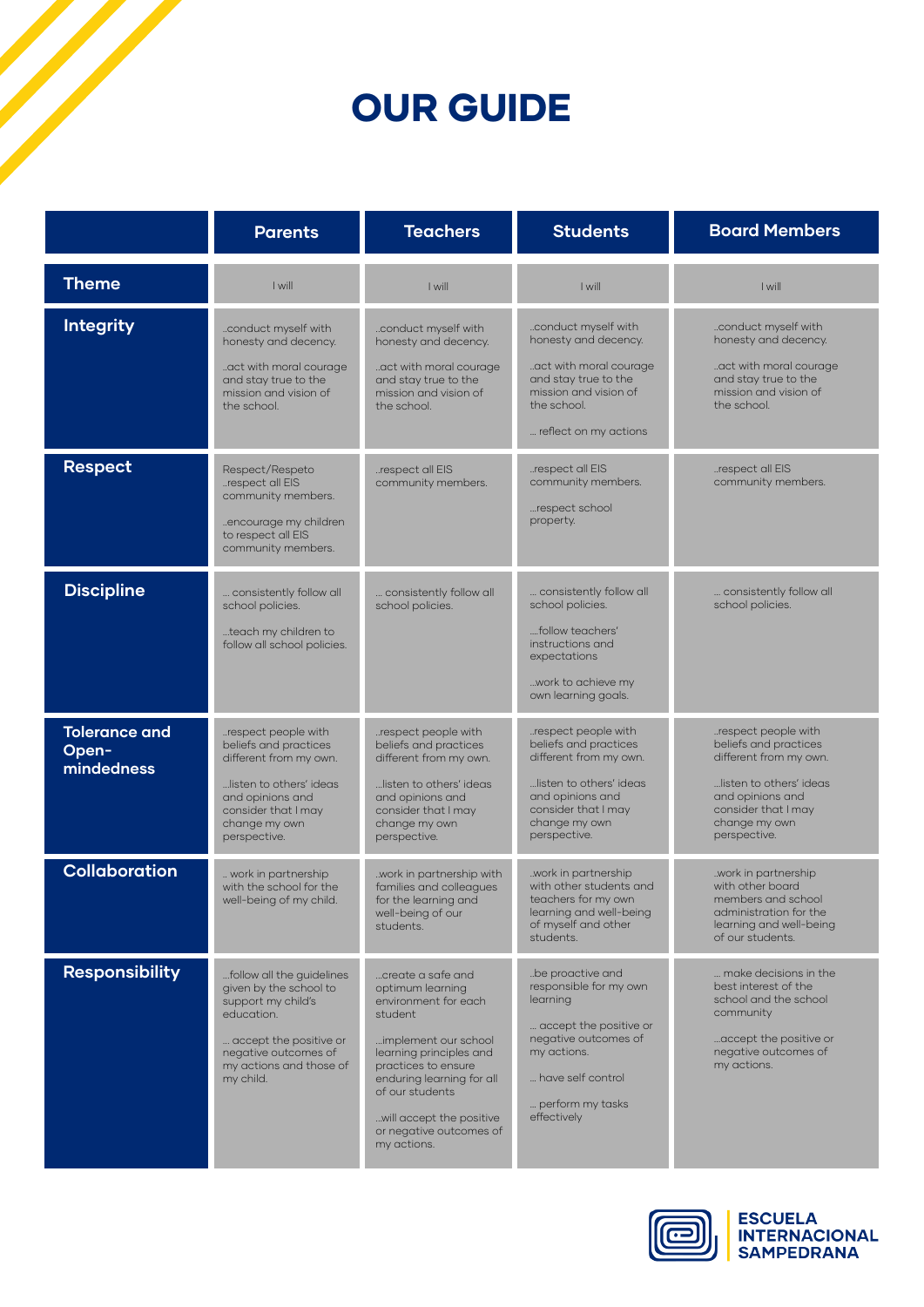# OUR PRINCIPLES



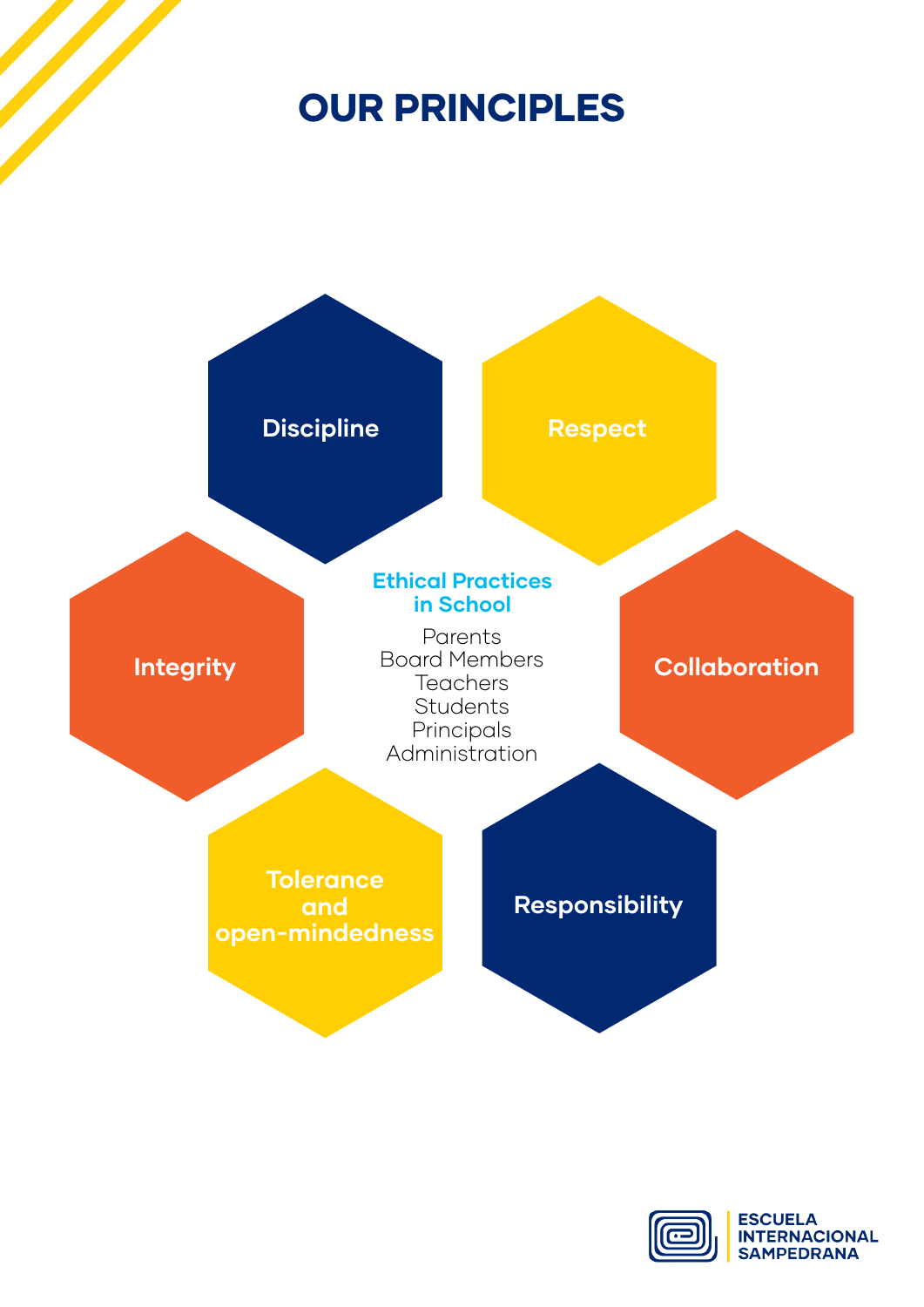# EIS PARENTS CODE OF ETHICS

### **Integrity**

- I will conduct myself with honesty and decency.
- I will act with moral courage and stay true to the mission and vision of the school.

Examples:

- I will support my children's learning while letting them be independent learners.
- I will be a positive role model for my children.

### **Respect**

- I will respect all EIS community members.
- I will encourage my children to respect all EIS community members.

#### Examples:

- I will speak respectfully and calmly to all EIS community members, even when in disagreement.
- I will speak respectfully about EIS community members with and in front of my children.

## **Discipline**

- I will consistently follow all school policies.
- I will teach my children to follow all school policies.

### Examples:

• I will follow the policies put in place to make sure school runs efficiently such as driving and parking guidelines, attendance policies, uniform, etc.

### **Tolerance and Open-mindedness**

- I will respect people with beliefs and practices different from my own.
- I will listen to others' ideas and opinions and consider that I may change my own perspective.

- I will respect all EIS community members, no matter what their religious or political points of view are.
- I understand that EIS is a non-denominational school and that no particular religion should be given preference.
- I will respect the dignity of people of all races, religions, genders, sexualities, physical characteristics, abilities, talents, socioeconomic status, cultures, or languages.

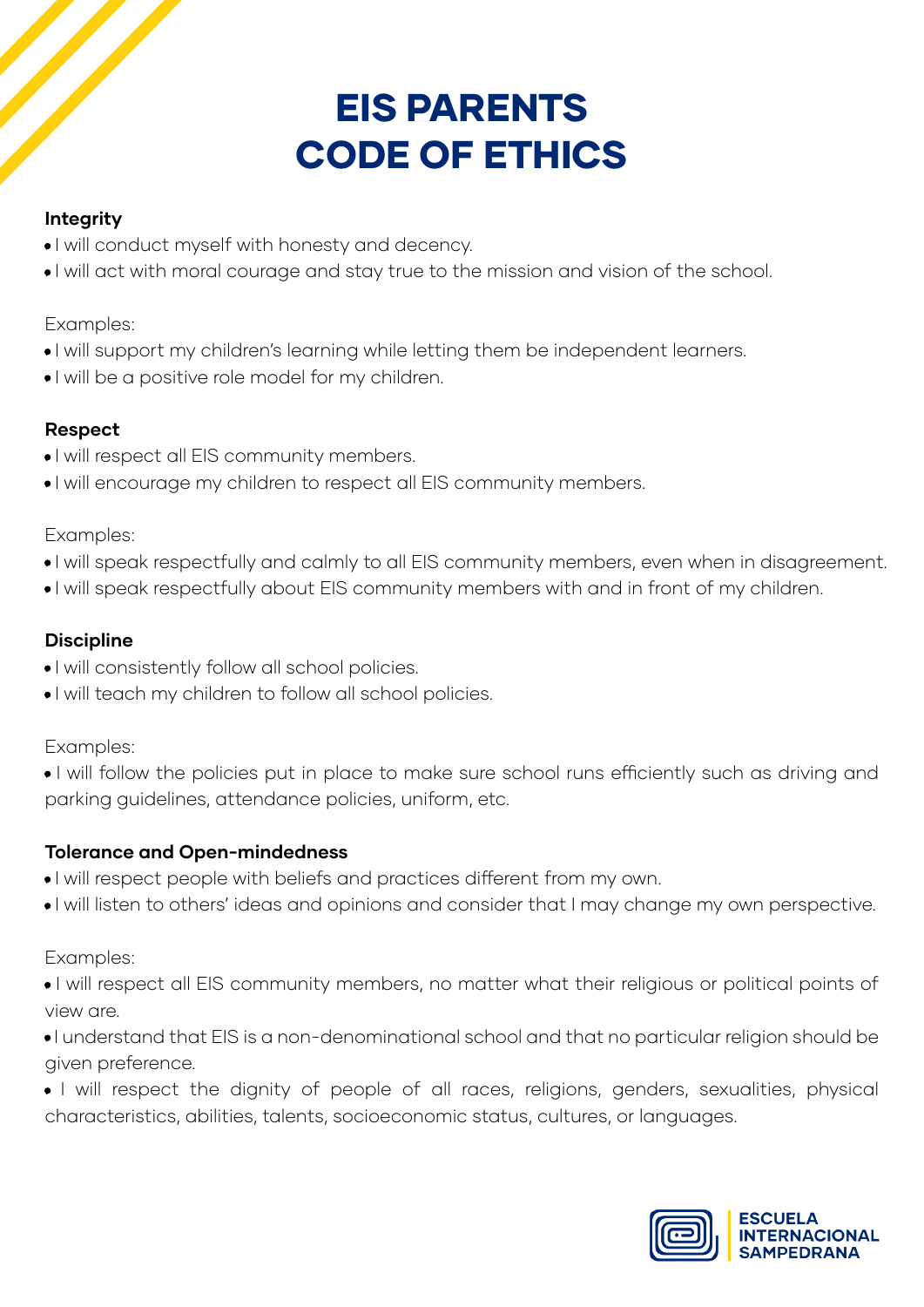# EIS PARENTS CODE OF ETHICS

### **Collaboration**

• I will work in partnership with the school for the well-being of my child.

Examples:

• I will attend school activities that support my child's education, such as School for Parents, Student Led Conferences, etc.

- I will encourage good sportsmanship by demonstrating support for all players, coaches and officials at all co-curricular activities.
- I will work in collaboration with my child's teachers and administrators.
- I will attend school meetings for my child when requested by the school.

#### **Responsibility**

I will follow all the guidelines given by the school to support my child's education.

I will accept the positive or negative outcomes of my actions and those of my child.

- I will provide the materials and environment needed for my child to best learn.
- I will accept the consequences given to my children in school. If I disagree with the consequence, I will ask for a meeting with the Principal or Vice-principal of my child's division and work to find consensus.
- I will follow the hierarchy at my school: teacher, counselor, principal, vice-principal, superintendent, board member.
- I will take responsibility for choices my family makes regarding school attendance and not expect the school to make unreasonable accommodations.

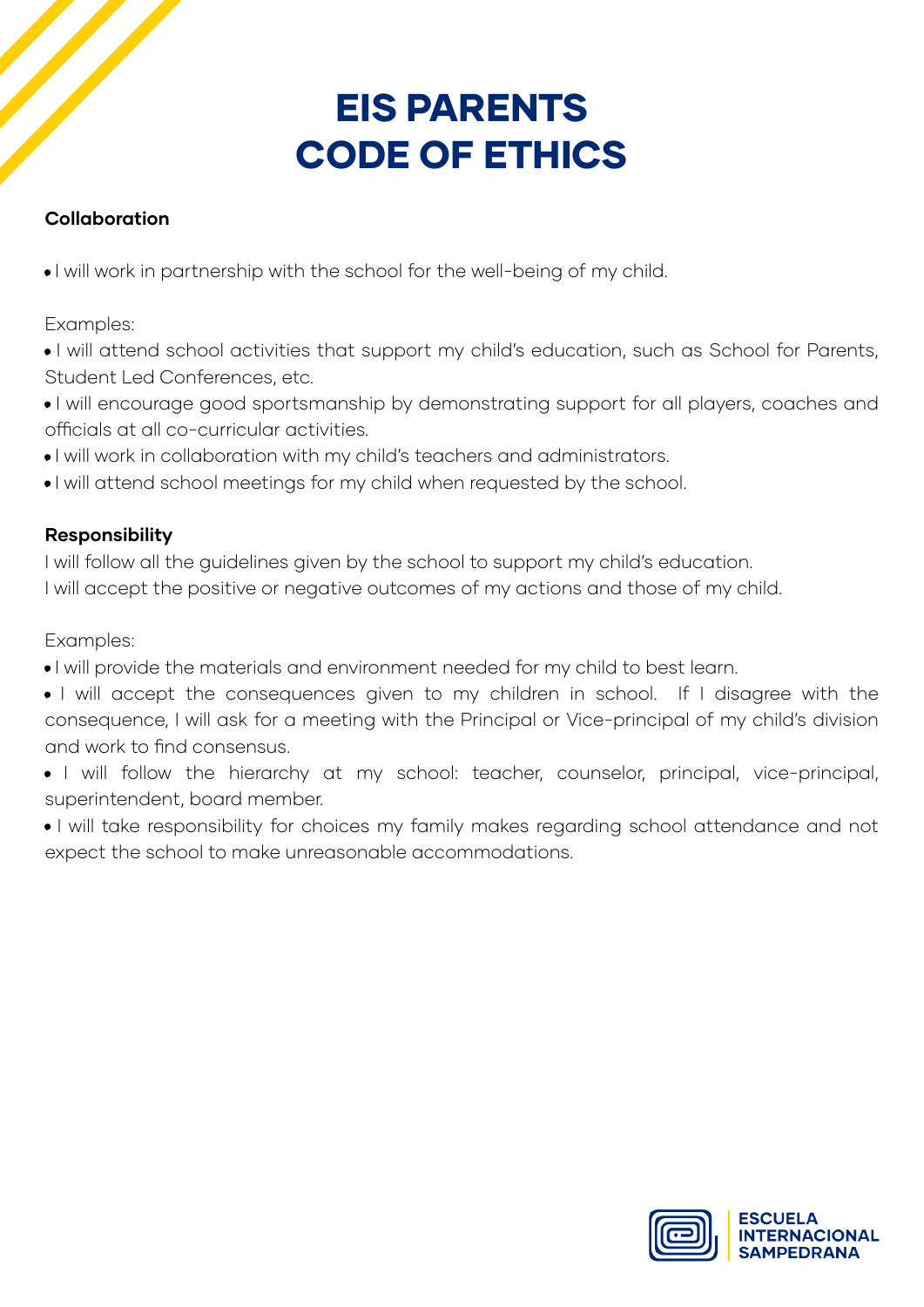# EIS TEACHERS CODE OF ETHICS

## **Integrity**

- I will conduct myself with honesty and decency.
- I will act with moral courage and stay true to the mission and vision of the school.

Examples:

- I will not let any gifts or invitations affect how I treat my students.
- I will not use my knowledge or power as a teacher to unethically help students get better grades.
- I will not play favorites when selecting grouping or participation in activities.

## **Respect**

• I will respect all EIS community members.

Examples:

- I will speak respectfully and calmly to all EIS community members, even when in disagreement.
- I will speak respectfully about students, parents, and colleagues, even when they are not present.
- I will not share confidential information about any community member or spread unconfirmed information inside or outside of school.
- I will treat all students and parents the same regardless of previous issues or behaviors.

# **Discipline**

• I will consistently follow all school policies.

# Examples:

- I will follow the policies put in place to make sure school runs efficiently such as driving and parking guidelines, attendance policies, dress code, biosecurity measures, being on time, etc.
- I will comply with and support additional agreements put in place by departments and/or grade levels.

# **Tolerance and Open-mindedness**

- I will make an effort to understand and respect people with beliefs and practices different from my own.
- I will listen to others' ideas and opinions and consider that I may change my own perspective.

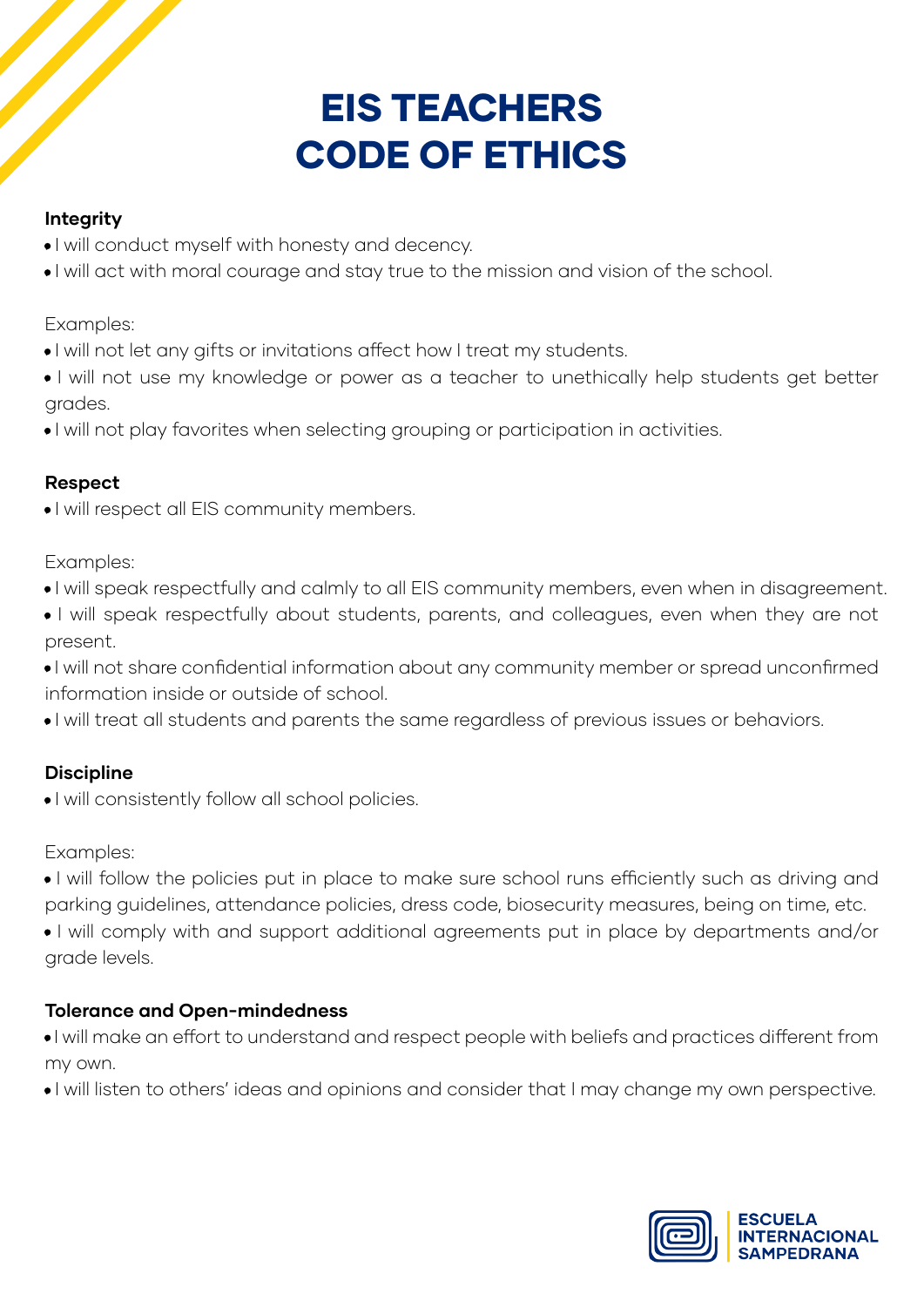# EIS TEACHERS CODE OF ETHICS

Examples:

• I will respect all EIS community members, no matter what their religious or political points of view are.

• I understand that EIS is a non-denominational school and I should not convey my personal religious beliefs when talking with students.

• I will respect the dignity of people of all races, religions, genders, sexualities, physical characteristics, abilities, talents, socioeconomic status, cultures, or languages and not allow jokes based on any of these categories.

• I will seek to understand people who are different from myself and work to learn from others.

• I will express myself respectfully when discussing topics with others, whether we agree or disagree.

### **Collaboration**

• I will work in partnership with families and colleagues for the learning and well-being of our students.

Examples:

- I will actively work with colleagues during professional learning and decision-making at my school.
- I will reach out to families and colleagues when I am concerned about the well-being of a specific child and work to ensure that the child feels safe at school.
- I will follow school protocols when we work together with families and colleagues.

### **Responsibility**

- I will create a safe and optimum learning environment for each student.
- I will implement our school learning principles and practices to ensure enduring learning for all of our students.
- I will accept the positive or negative outcomes of my actions.

Examples:

• I will be 100% focused on my students when I am with them and not distracted by personal work, telephones, etc.

- I will follow school approved curriculum and programs in order to provide a consistent learning experience for students at our school.
- I will take responsibility for my professional growth and development.
- I will comply with my professional responsibilities regarding students' performance such as progress reports, etc.

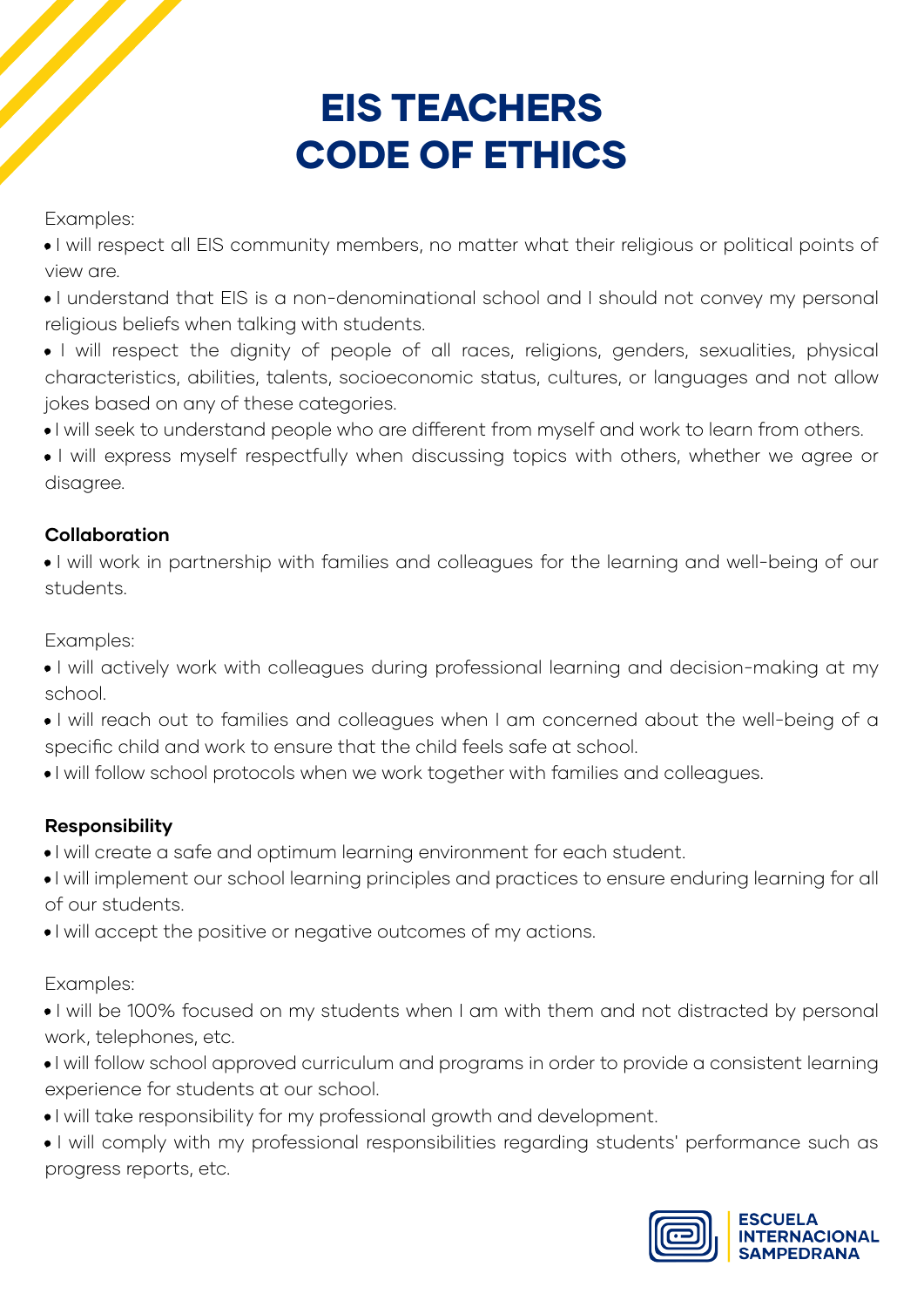# EIS STUDENTS CODE OF ETHICS

### **Integrity**

- I will conduct myself with honesty and decency.
- I will act with moral courage and stay true to the mission and vision of the school.
- I will reflect on my actions.

#### Examples:

- I will not lie to my teachers.
- I will learn from my mistakes.
- I will hold myself accountable for my actions.
- I will not use other's work as my own.
- I will ask for help when I need it.

## **Respect**

- I will respect all EIS community members.
- I will respect school property.

### Examples:

- I will encourage a positive environment at school.
- I will maintain a clean school campus and throw trash in the designated places.
- I will treat others the way I want to be treated.
- I will respect all staff, including teachers, maintenance, cleaning and cafeteria staff and others.
- I will behave and respect the school authorities.

### **Discipline**

- I will consistently follow all school policies.
- I will follow teachers' instructions and expectations.
- I will work to achieve my own learning goals.

- I will wear the proper school uniform.
- I will accept the consequences given when I break the rules.
- I will establish a list of goals.
- I will follow all biosecurity measures.
- I will come to school on time.
- I will keep my hair groomed and at a reasonable length.
- I will behave in class.

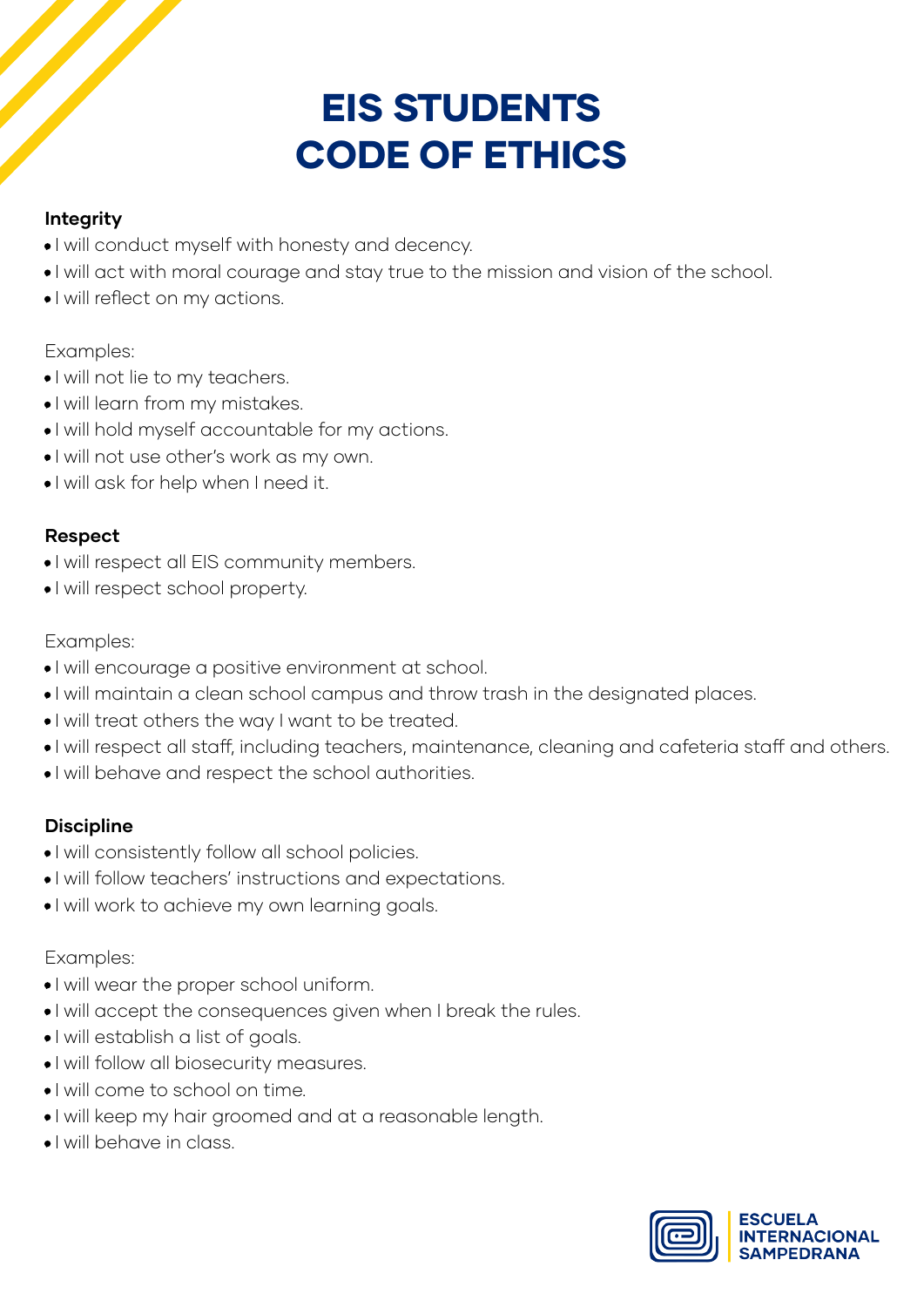# EIS STUDENTS CODE OF ETHICS

#### **Tolerance and Open-mindedness**

- I will respect people with beliefs and practices different from my own.
- I will listen to others' ideas and opinions and consider that I may change my own perspective.

#### Examples:

- I will keep an open mind when others participate in class discussions.
- I will understand that my own opinion is not the only one.
- I will respect others' rights to express themselves.
- I will not direct offensive comments at my classmates based on their race, religion, gender, sexuality, physical characteristics, abilities, talents, socioeconomic status, culture, or language.
- I will not make anyone feel that their experience or feelings are not valid.
- I will tolerate other beliefs and opinions.

#### **Collaboration**

• I will work in partnership with other students and teachers for my own learning and well-being of myself and other students.

#### Examples:

- I will help others whenever teamwork is needed.
- I will be open to work with other students regardless of their learning styles.
- I will do my part in group projects.
- I will divide parts in a project equally.
- I will acknowledge that every member of the group is equally valued.
- I will include and make others in my group feel welcome to express their ideas.

#### **Responsibility**

- I will be proactive and responsible for my own learning.
- I will accept the positive or negative outcomes of my actions.
- I will have self control.
- I will perform my tasks effectively.

- I will turn in my work on time.
- I will do my best on every assignment.
- I will set my priorities straight: school work before other activities.
- I will organize my time appropriately.
- I will catch up on any work when I am absent from school.

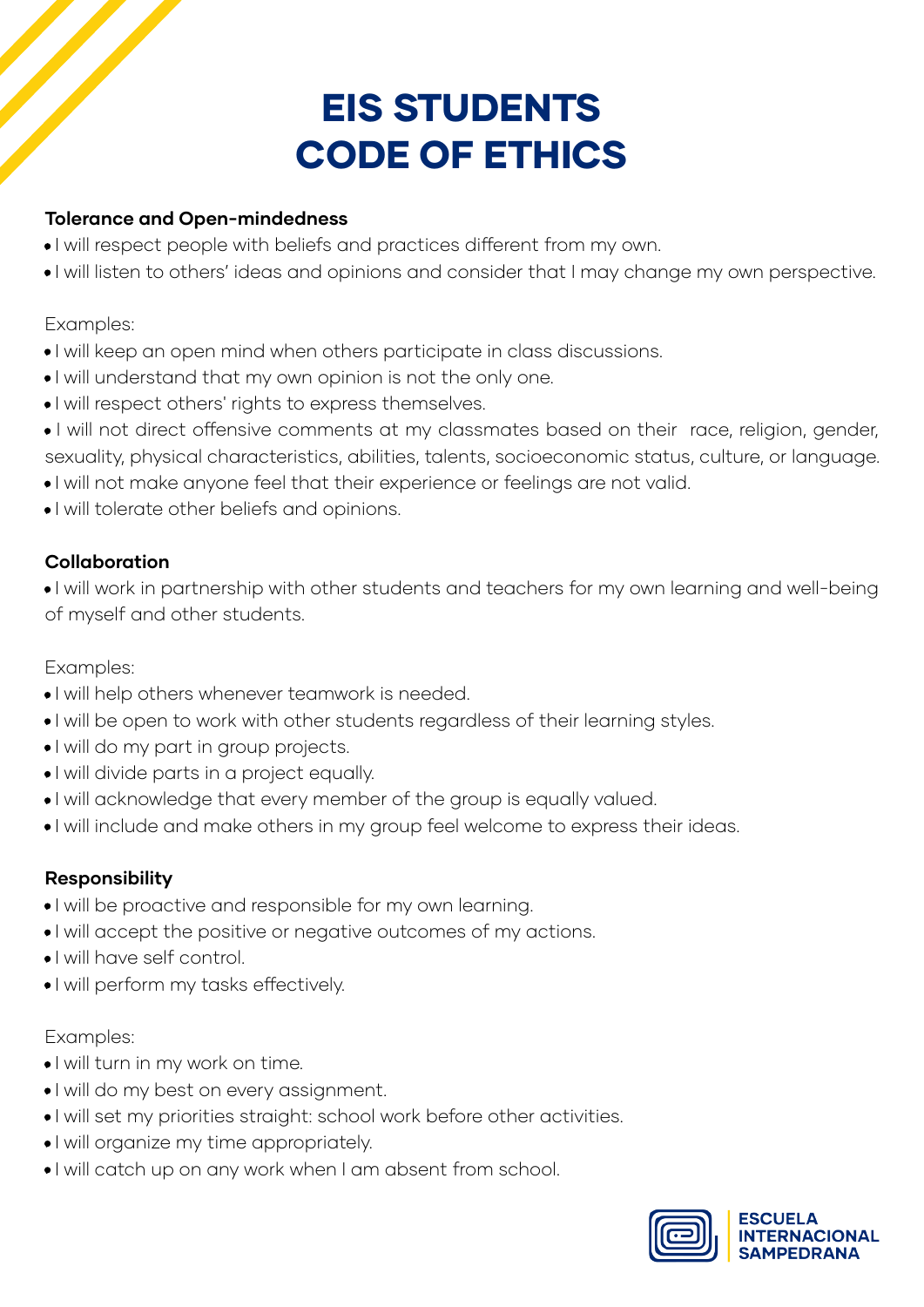# EIS BOARD OF DIRECTORS CODE OF ETHICS

#### **Integrity**

- I will conduct myself with honesty and decency.
- I will act with moral courage and stay true to the mission and vision of the school.
- I will make decisions based on local laws and accredited standards.
- I will be fair, just, and impartial in all my decisions and actions.
- I will recognize that decisions are made by a majority vote and the outcome should be supported by all board members.
- I will be open, fair and honest.

#### Examples:

- I will make no personal promises nor take any private action that may compromise the board.
- I will refuse to surrender my independent judgment to special interest or to use the school for personal gain or for the gain of others.
- I will comply with the obligations imposed and that do not interfere with our accreditation.
- I will hold confidential all matters pertaining to the school which, if disclosed, would needlessly injure individuals or the school itself. In all other matters, I will provide accurate information and, in concert with my fellow board members, interpret to the staff the aspirations of the community for its school.
- I will disclose to my fellow board members any conflict of interest by declaring the nature and extent of any personal interest and recuse myself from voting.
- I will disclose any economic activity transaction that myself, my spouse, or any family members in a way related to me, has with the school.
- No hidden agendas
- I will understand that I will receive information that is confidential and cannot be shared.
- I will announce any conflicts of interest before board action is taken.

### **Respect**

- I will respect all EIS community members.
- I will respect the right of other board members to have opinions and ideas which differ from mine.
- I will respect the decisions of the superintendent as the leader of our school.

### Example

• I will speak respectfully and calmly to all EIS community members, even when in disagreement.

### **Discipline**

• I will consistently follow all school policies.

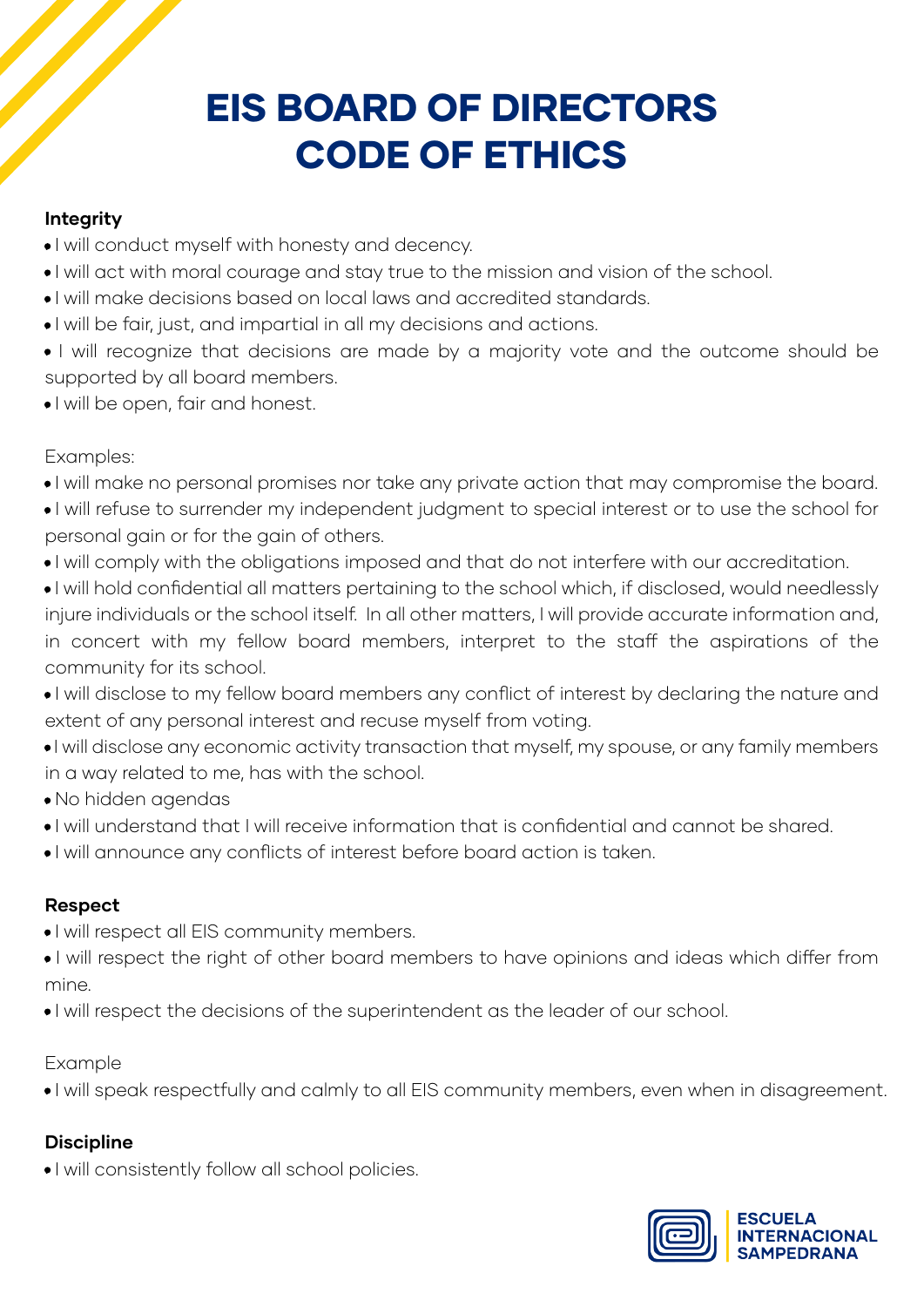# EIS BOARD OF DIRECTORS CODE OF ETHICS

Examples:

- I will uphold and enforce all laws, rules and regulations of the Secretary of Education.
- I will confine my board action to policy making, planning, and supervision of the actions implemented by the superintendent.
- I will alway remember that my first and greatest concern must be the educational welfare of all students.
- I will address staff members within related committes not as an individual Board Member.

#### **Tolerance and Open-mindedness**

- I will respect people with beliefs and practices different from my own.
- I will listen to others' ideas and opinions.

Examples:

• I will make decisions in terms of the educational welfare of children and will seek to maintain a school that meets the individual needs of students of all races, religions, genders, sexualities, physical characteristics, abilities, talents, socioeconomic status, cultures, or languages.

#### **Collaboration**

• I will work in partnership with other board members and school administration for the learning and well-being of our students.

Examples:

- I will support and protect school personnel in proper performance of their duties.
- I will refer all complaints to the Superintendent and will act on the complaints at public meetings only after failure of an administrative solution.
- I will respect the recommendation of the superintendent in the appointment of all employees.

#### **Responsibility**

- I will make decisions in the best interest of the school and the school community.
- I will accept the positive or negative outcomes of my actions.
- I will attend all regularly scheduled board meetings as possible.

Examples:

• I will carry out my responsibility, not to administer the school, but, together with my fellow board members, to see that it is well run.

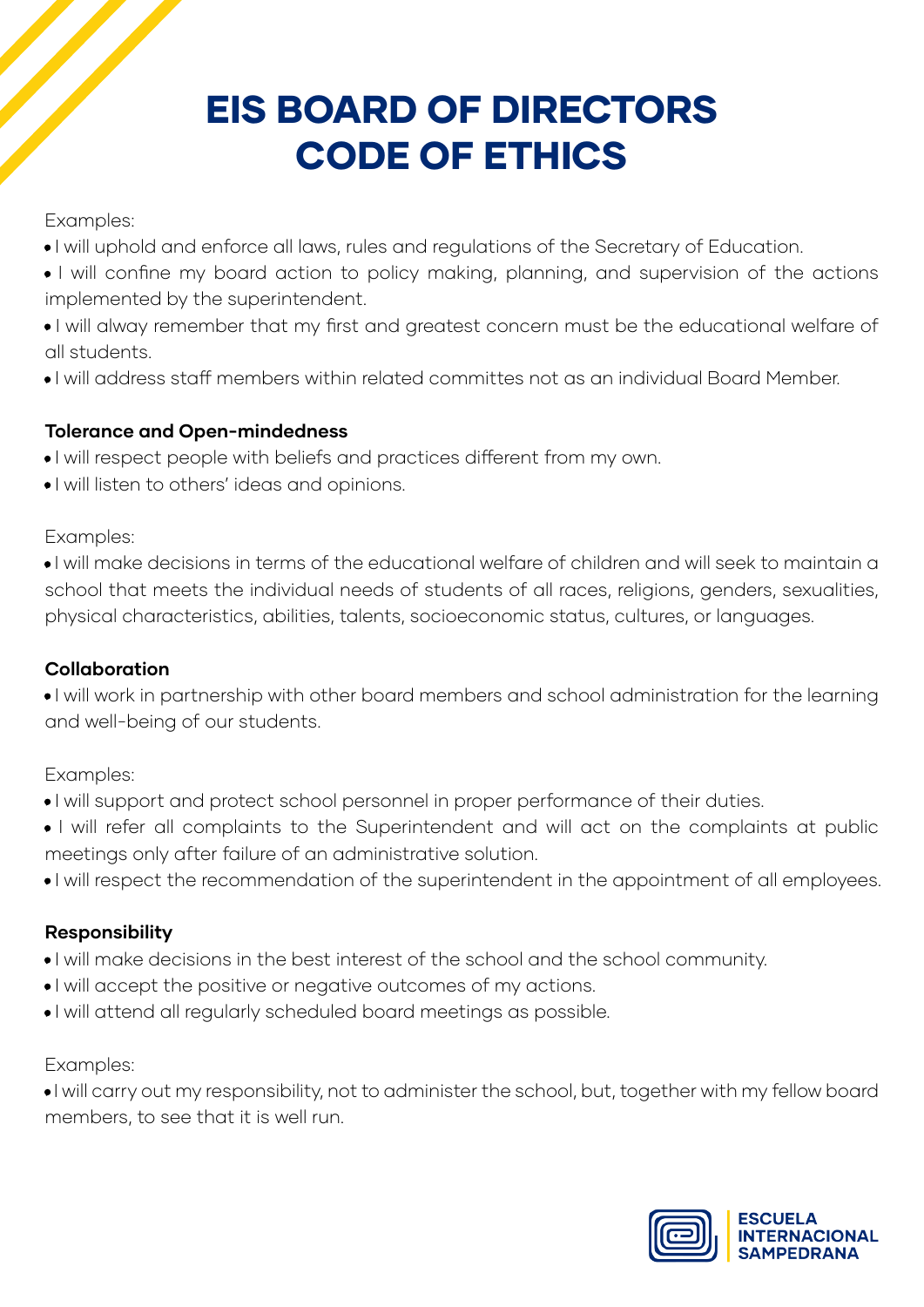# ENFORCEMENT

The Code of Ethics guides our school actions. All consequences will be given according to the following:

- Signed School contract at the beginning of the school year. Third Clause
- Division discipline manual.
- 1. Elementary Parent's Manual
- 2. MS Disciplinary Procedure
- 3. High School Manual
- Recommendations of the Disciplinary Committee. Disciplinary Committee

#### **Note: The examples presented here are only illustrative and not limiting.**

I \_\_\_\_\_\_\_\_\_\_\_\_\_\_\_\_\_\_\_\_\_\_\_\_\_\_\_\_\_\_\_\_\_\_\_\_\_\_\_\_\_\_\_ agree to comply with this Code of Ethics of Escuela Internacional Sampedrana.